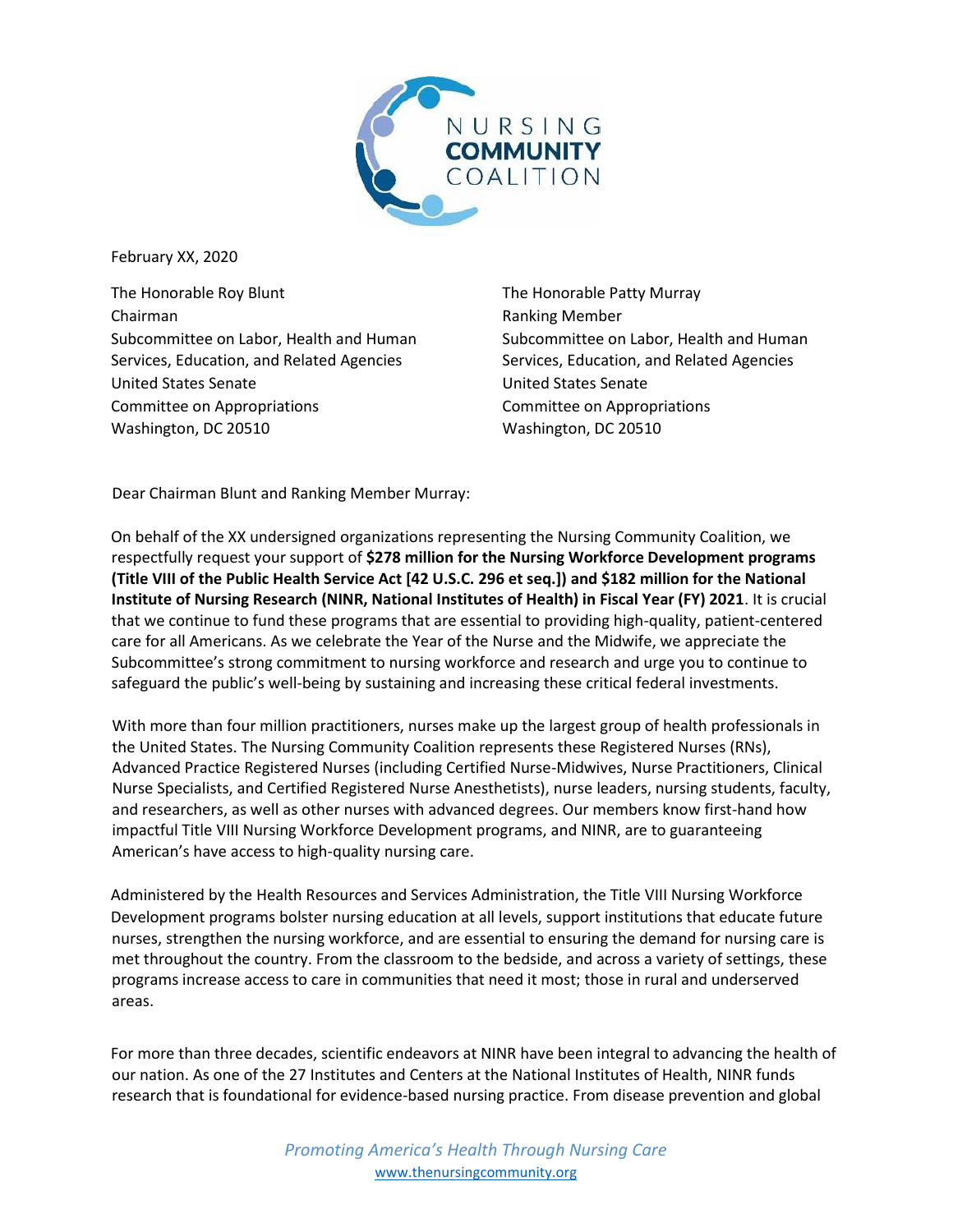health, to precision medicine and genomic studies, NINR is at the forefront of nursing science and research.

In this Year of the Nurse and the Midwife, we thank you for your strong commitment to nursing workforce and research and urge you to **support \$278 million for the Title VIII Nursing Workforce Development Programs and \$182 million for the National Institute of Nursing Research in FY 2021** to ensure our patients and communities have access to these vital programs. If our organizations can be of any assistance, or if you have any questions, please contact the Nursing Community Coalition's Executive Director, Rachel Stevenson, at rstevenson@thenursingcommunity.org or at 202-463-6930, ext. 271.

Sincerely,

American Academy of Nursing American Association of Colleges of Nursing American Association of Critical-Care Nurses American Association of Nurse Anesthetists American Association of Nurse Practitioners American College of Nurse-Midwives American Nurses Association American Organization for Nursing Leadership American Pediatric Surgical Nurses Association, Inc. American Public Health Association, Public Health Nursing Section American Psychiatric Nurses Association Association of Community Health Nursing Educators Association of periOperative Registered Nurses Association of Public Health Nurses Association of Veterans Affairs Nurse Anesthetists Association of Women's Health, Obstetric and Neonatal Nurses Friends of the National Institute of Nursing Research Gerontological Advanced Practice Nurses Association Hospice and Palliative Nurses Association National Association of Clinical Nurse Specialists National Association of Hispanic Nurses National Association of Neonatal Nurse Practitioners National Association of Neonatal Nurses National Association of Pediatric Nurse Practitioners National Council of State Boards of Nursing National League for Nursing National Nurse-Led Care Consortium National Organization of Nurse Practitioner Faculties Nurses Organization of Veterans Affairs Oncology Nursing Society Organization for Associate Degree Nursing Preventive Cardiovascular Nurses Association

CC: Senator Richard Shelby Senator Lamar Alexander Senator Lindsey Graham